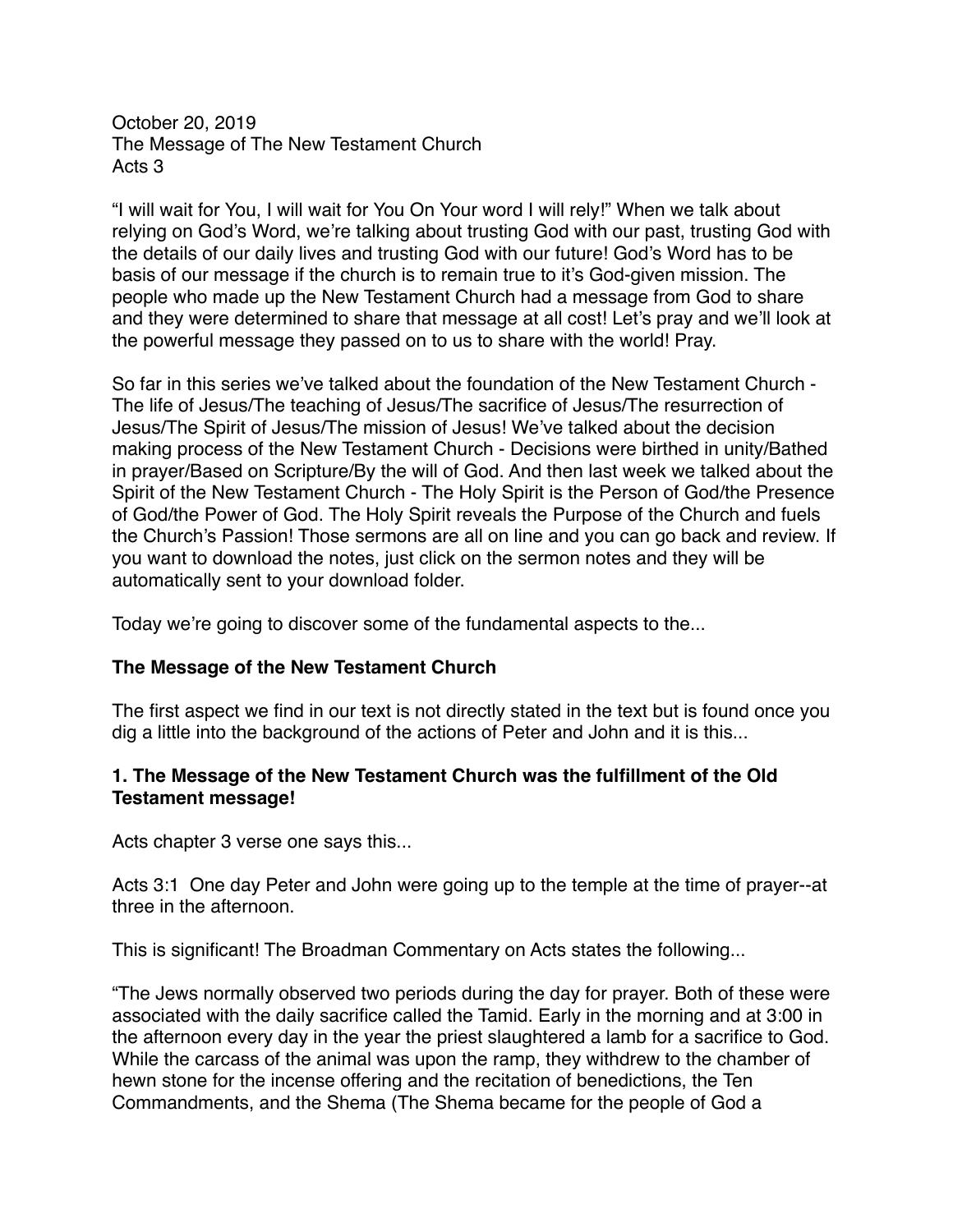confession of faith by which they acknowledged the one true God and His commandments for them). It was this kind of ritual that Peter and John were going to the Temple to observe at 3:00 in the afternoon..."

Why do I give you this background information? Because it helps us to understand how the message of the New Testament Church was the fulfillment of the Old Testament message! While the disciples where still observing the traditional prayer times, they knew that many of the old practices were no longer needed because Jesus had fulfilled the purpose of those rituals. Listen to the writer of the book of Hebrews...

Heb 10:1 The law is only a shadow of the good things that are coming--not the realities themselves. For this reason it can never, by the same sacrifices repeated endlessly year after year, make perfect those who draw near to worship.

Heb 10:2 If it could, would they not have stopped being offered? For the worshipers would have been cleansed once for all, and would no longer have felt guilty for their sins.

Heb 10:3 But those sacrifices are an annual reminder of sins,

Heb 10:4 because it is impossible for the blood of bulls and goats to take away sins. Heb 10:11 Day after day every priest stands and performs his religious duties; again and again he offers the same sacrifices, which can never take away sins.

Heb 10:12 But when this priest had offered for all time one sacrifice for sins, he sat down at the right hand of God.

And who was this priest the writer is talking about? Jesus Christ! And listen to what Jesus had once said about the Old Testament law...

Jesus said …

Mat 5:17 "Do not think that I have come to abolish the Law or the Prophets; I have not come to abolish them but to fulfill them.

Aren't you glad Jesus fulfilled the requirements of the Law that we could never be good enough to fulfill? If a person decides they want to work their way to heaven by observing the letter of the law, they will have to do it perfectly. And here's the problem with that, if you've already messed up in the past, then it's game over unless you let Jesus fulfill the letter of the law for you. Listen...

Gal 3:10 All who rely on observing the law are under a curse, for it is written: "Cursed is everyone who does not continue to do everything written in the Book of the Law." Gal 3:11 Clearly no one is justified before God by the law, because, "The righteous will live by faith."

Gal 3:12 The law is not based on faith; on the contrary, "The man who does these things will live by them."

Gal 3:13 Christ redeemed us from the curse of the law by becoming a curse for us, for it is written: "Cursed is everyone who is hung on a tree."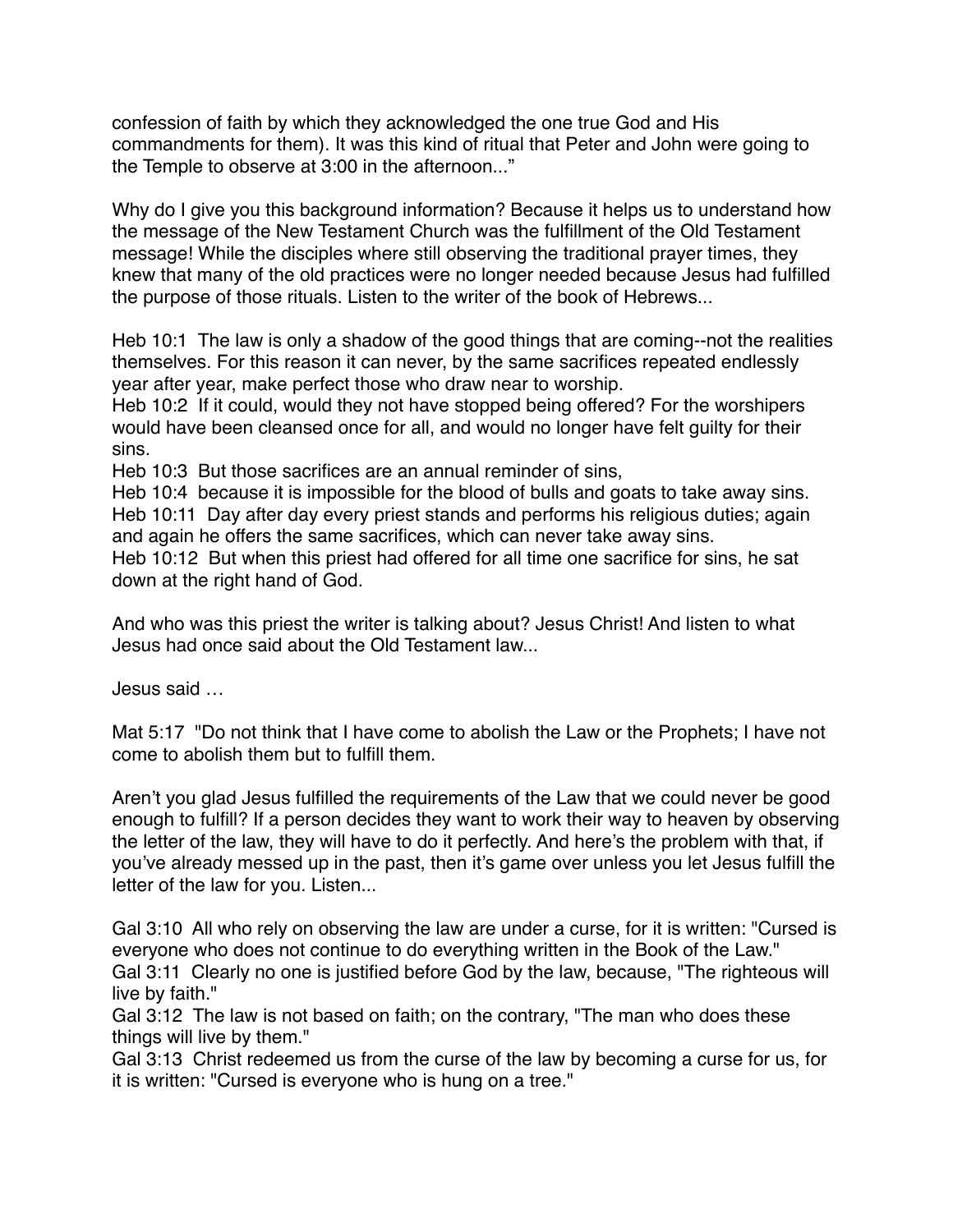Gal 3:14 He redeemed us in order that the blessing given to Abraham might come to the Gentiles through Christ Jesus, so that by faith we might receive the promise of the Spirit.

Then look down in verse 22 and following...

Gal 3:22 But the Scripture declares that the whole world is a prisoner of sin, so that what was promised, being given through faith in Jesus Christ, might be given to those who believe.

Gal 3:23 Before this faith came, we were held prisoners by the law, locked up until faith should be revealed.

Gal 3:24 So the law was put in charge to lead us to Christ that we might be justified by faith.

Gal 3:25 Now that faith has come, we are no longer under the supervision of the law. Gal 3:26 You are all sons of God through faith in Christ Jesus,

Gal 3:27 for all of you who were baptized into Christ have clothed yourselves with Christ.

Gal 3:28 There is neither Jew nor Greek, slave nor free, male nor female, for you are all one in Christ Jesus.

Gal 3:29 If you belong to Christ, then you are Abraham's seed, and heirs according to the promise.

The Old Testament message was fulfilled in the Message of the New Testament Church, which we will see as we look at another vital aspect of the message of the New Testament Church...

# **2. The Message of the New Testament Church was that God has what you really need!**

## **Freedom in Christ!**

Freedom from the judgement of having broken the law of God! Freedom from things that seek to control us, attitudes that seek to destroy us, as well as habits and temptations that seek to cripple us! Look at verse two of our text...

Acts 3:2 Now a man crippled from birth was being carried to the temple gate called Beautiful, where he was put every day to beg from those going into the temple courts.

As Peter and John were headed to the temple they are interrupted by God's agenda! Does that ever happen to you? Peter and John could have said, "sorry we don't have time to talk, we're on our way to pray and you know it's supposed to be right at 3:00, have a blessed day!" Thankfully that's not what they said. They had come upon a man who could not by his own strength get to the temple to pray or to even beg people for help. He's being carried and he eyes Peter and John.

Acts 3:3 When he saw Peter and John about to enter, he asked them for money. Acts 3:4 Peter looked straight at him, as did John. Then Peter said, "Look at us!"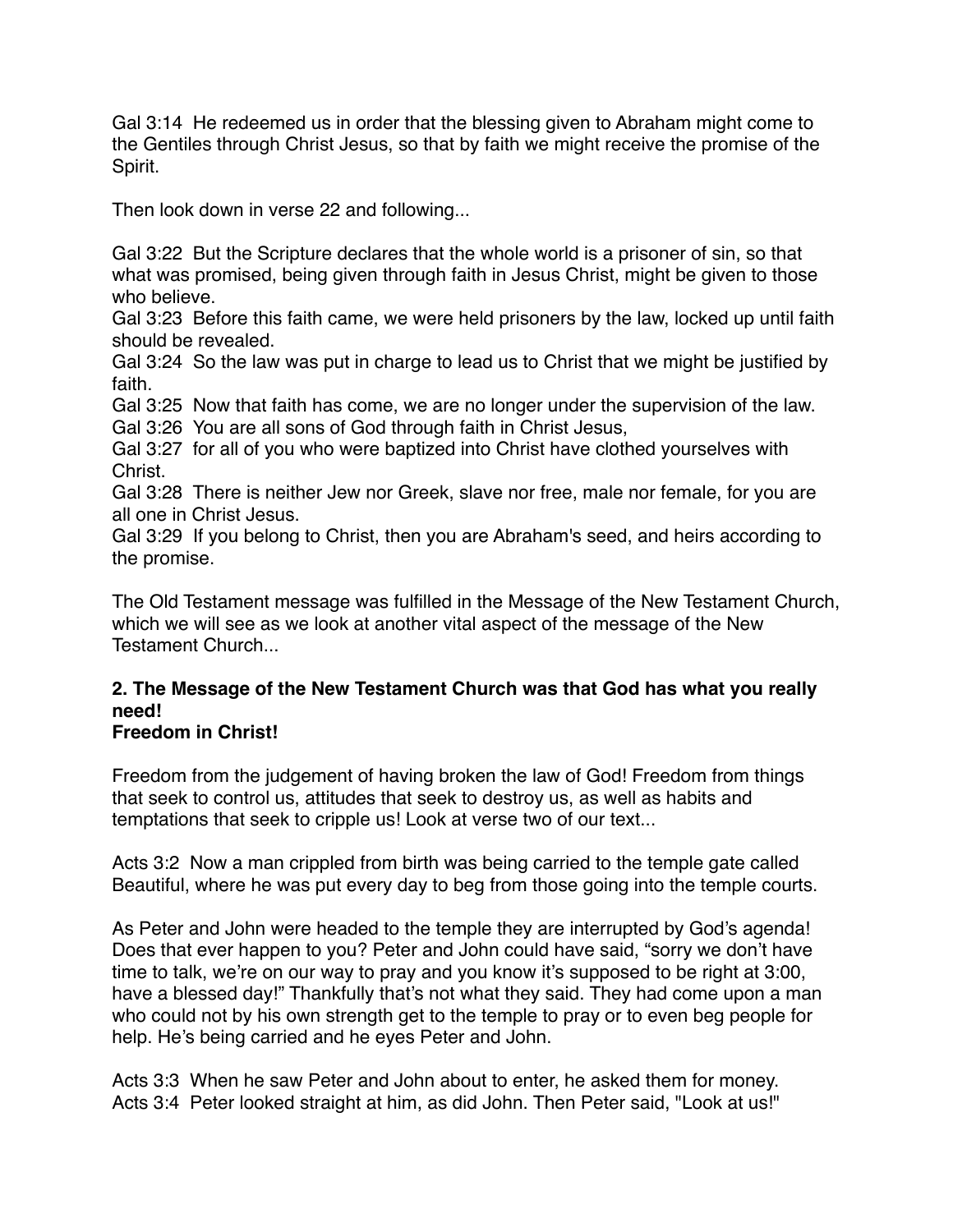Acts 3:5 So the man gave them his attention, expecting to get something from them. Acts 3:6 Then Peter said, "Silver or gold I do not have, but what I have I give you. In the name of Jesus Christ of Nazareth, walk."

This beggar thought his greatest need was money. Wrong! Peter and John were going to give him something he never expected to get! Something he didn't believe he could ever have. He had been crippled from birth! They were going to offer him a freedom that money couldn't buy. They were going to offer him a freedom which would replace his physical weakness with a new strength. Listen...

Acts 3:7 Taking him by the right hand, he (Peter) helped him up, and instantly the man's feet and ankles became strong.

Peter and John had what the man really needed, not what he thought he needed! What do you think is your greatest need today? You may be thinking, "If God would only do this or that, or give me this or that, or fix this or that, or change this or that!" Truth is, you may have it all wrong! Maybe today you need to ask God to give you what He knows you really need, not what you think you need. Are you willing to trust that God knows what you really need? That He knows what is best for your life? That He knows what will fulfill His purpose for your life? He knows you need the freedom that only He can give you. This man had a serious physical need, but thought his greatest need was financial. You may be here today with a physical need and to you this is the most pressing need in your life, but your greatest need could be a spiritual one. Are you willing to ask God to show you what your greatest need really is and trust the message of the New Testament Church that God has what you really need. You may be here today and just feel mentally, emotionally, spiritually, and even physically tired because of your struggles in life. The message those early followers of Jesus had discovered was that God has what you really need and it's pretty amazing how the message of the New Testament Church fulfilled the message of the Old Testament! This is especially true when you understand that God desires for you to have the strength to overcome weakness. Listen to this Old Testament passage which is fulfilled in the message of the New Testament...

Isa 40:29 He gives strength to the weary and increases the power of the weak. Isa 40:30 Even youths grow tired and weary, and young men stumble and fall; Isa 40:31 but those who hope in the LORD will renew their strength. They will soar on wings like eagles; they will run and not grow weary, they will walk and not be faint.

This is literally fulfilled in our text when this crippled man finds the freedom that turns sorrow into joy.

Acts 3:8 He jumped to his feet and began to walk. Then he went with them into the temple courts, walking and jumping, and praising God.

Acts 3:9 When all the people saw him walking and praising God,

Acts 3:10 they recognized him as the same man who used to sit begging at the temple gate called Beautiful, and they were filled with wonder and amazement at what had happened to him.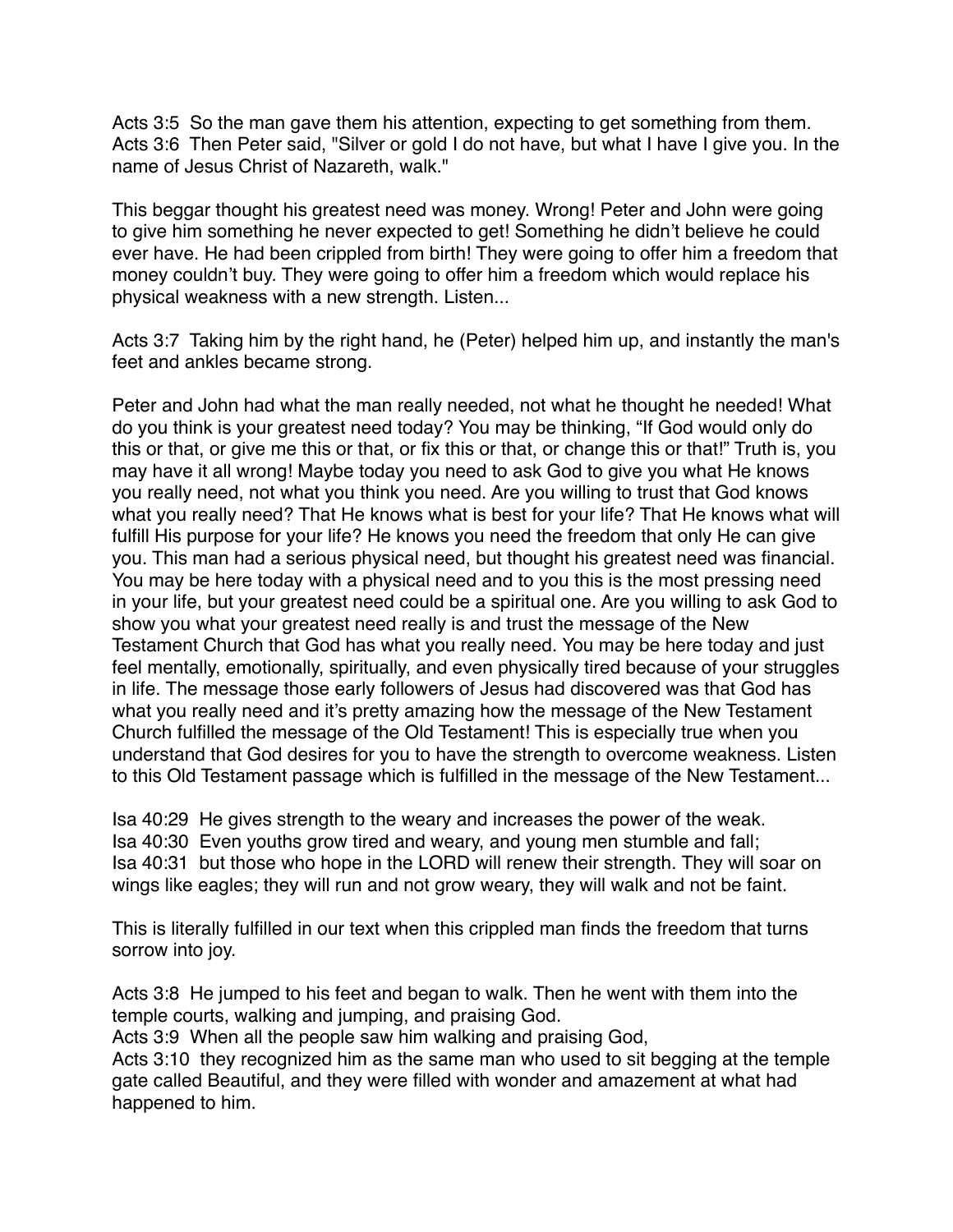I don't know about you, but I could use a little jumpin' joy in my life!

This joy comes when you allow God to heal your spirit and give you freedom from the sorrow and guilt that has haunted you over past failures, or when He heals you of doubt or fear, or insecurity, or a feeling of inadequacy! Let me say this, I know God doesn't always give instant physical healing when we face health issues, but I can promise you this: If it takes a miraculous healing for you to accomplish God's will and work in your life, then He will grant that. But if God chooses to give a miraculous grace and strength to endure the hardship instead, your testimony and witness to the world of faith in the midst of difficult circumstances will inspire and encourage others to know the God who gives you peace that defies human understanding! We had a memorial service for one of our own yesterday, Mrs. Sydrian Weatherman. She had struggled with MS for years, but would come to church in her wheel chair with the biggest smile on her face. Our greeters always try to smile and make the people who come through those front doors feel welcomed and special. When Sydrian came through the doors she made our greeters feel welcomed and special! One of her favorite things was the serenity prayer, which says: "God grant me the Serenity to accept the things I cannot change, Courage to change the things I can, and Wisdom to know the difference." She knew God had what she really needed and that precious lady was confined to a wheel chair, but she had a freedom in Christ that was simply inspirational, and when she entered heaven I bet she ran to greet Jesus! And this leads our next and very important aspect of the message of the New Testament Church...

### **3. The Message of the New Testament Church was that the power of man alone cannot accomplish the things of God!**

Acts 3:11 While the beggar held on to Peter and John, all the people were astonished and came running to them in the place called Solomon's Colonnade. Acts 3:12 When Peter saw this, he said to them: "Men of Israel, why does this surprise you? Why do you stare at us as if by our own power or godliness we had made this man walk?

And then down in verse 16 Peter says...

Acts 3:16 By faith in the name of Jesus, this man whom you see and know was made strong. It is Jesus' name and the faith that comes through him that has given this complete healing to him, as you can all see.

There's a lot of things we humans can do and accomplish. When you look at the amazing medical breakthroughs modern medicine has brought to us you realize just how far we come in the last 100 years or so. However, there's still much we don't understand and even with all of our technology, uncertainties exist! If you don't believe me, go in for surgery and read the documents you have to sign giving them permission to operate. There's several pages about all the things that could go wrong! That just reminds me that we still need God to be our great physician and to add His blessing to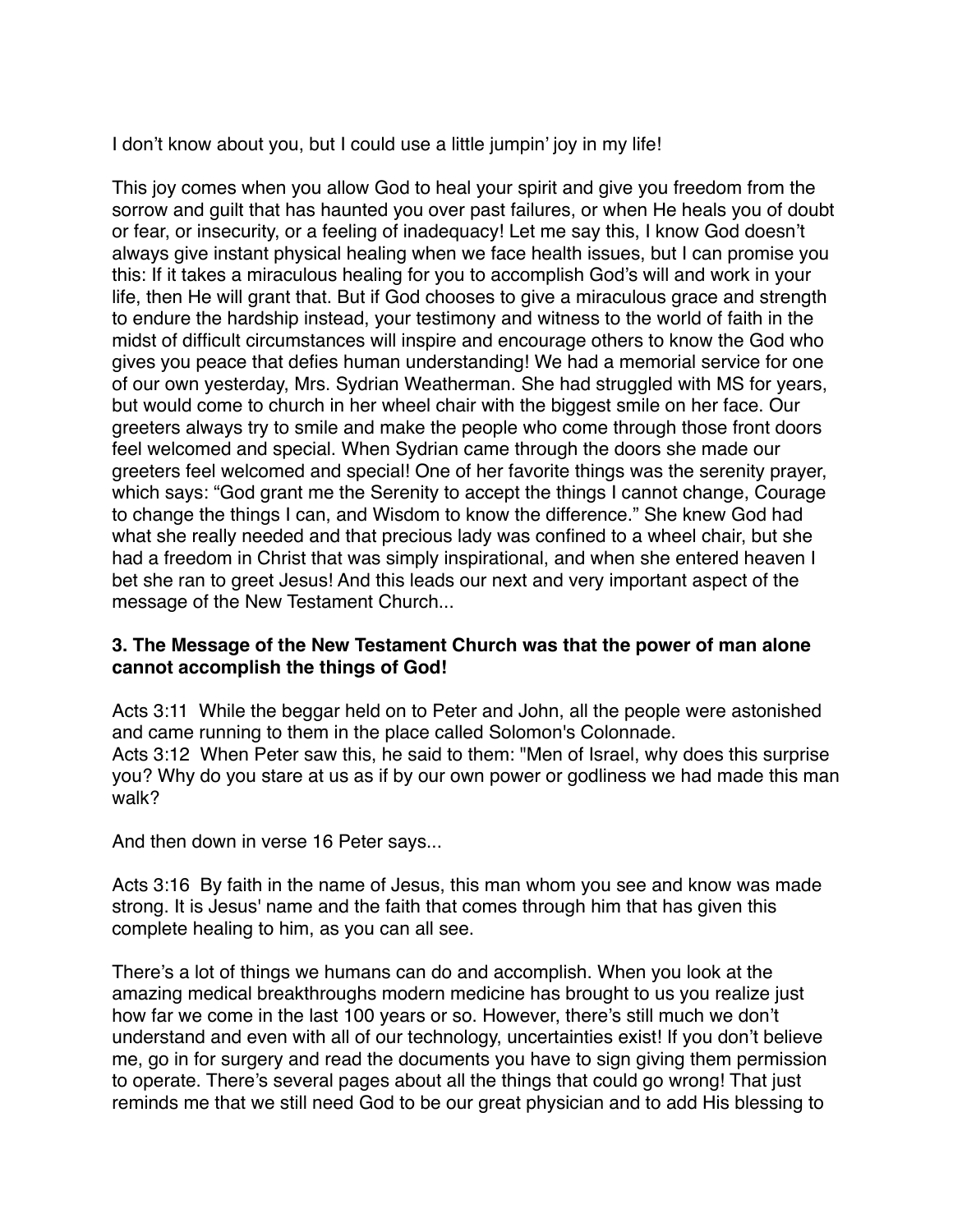everything the earthly doctors and surgeons do to help us! I thank God for their talents and the years of schooling and training they went through to do what they do and for all the researchers who have developed some of our modern miracle medicines. However, when our story in the book of Acts took place, what occurred could have only happened miraculously. They simply didn't have the medical advancements we have today. So this story reminds us if we're to accomplish the things of God, God sized achievements, it takes the God sized power of His grace, His mercy, His wisdom, and His love! And I'm not just talking about physical health issues, but all aspects of our lives. And here's a pretty awesome thing: When God accomplishes His work in our life and does it in a God-sized kind of way, the world scratches it's head! They don't understand. Paul explains this in 1 Corinthians 1:27 and following...

1 Cor 1:27 But God chose the foolish things of the world to shame the wise; God chose the weak things of the world to shame the strong.

1 Cor 1:28 He chose the lowly things of this world and the despised things--and the things that are not--to nullify the things that are,

1 Cor 1:29 so that no one may boast before him.

1 Cor 1:30 It is because of him that you are in Christ Jesus, who has become for us wisdom from God--that is, our righteousness, holiness and redemption.

1 Cor 1:31 Therefore, as it is written: "Let him who boasts boast in the Lord."

God used a beggar in our story to display His power and glory. This happened at the temple and puzzled those in positions of power. They passed this beggar on their way to work every day at the temple gates. He didn't have the ability to do the works of righteousness many said he would need to do to achieve righteousness. Part of their issue can be explained in this statement:

"For some of the Jewish people, who had long thought it was by their own righteousness that they were going to earn God's love and heaven, for them this new message was quite difficult to explain or accept." Paul eludes to this in Romans 9:30-32...

Rom 9:30 What then shall we say? That the Gentiles, who did not pursue righteousness, have obtained it, a righteousness that is by faith; Rom 9:31 but Israel, who pursued a law of righteousness, has not attained it. Rom 9:32 Why not? Because they pursued it not by faith but as if it were by works. They stumbled over the "stumbling stone."

People are still stumbling over Jesus and the message of grace today! One of the reasons people are so drawn to far eastern religions and philosophies, as well as some of the very legalistic middle eastern religions is really a human pride thing. You say "how so?" Many times people don't want to humble themselves and admit they've made mistakes, are in need of a savior, and must call on His name for salvation! It's appealing to our human pride to think we can do it on our own, work our way to God, do enough good to deserve our spot in glory, or meditate our way to enlightenment. But Biblical Christianity knows no other way but the way of Amazing Grace which is the unmerited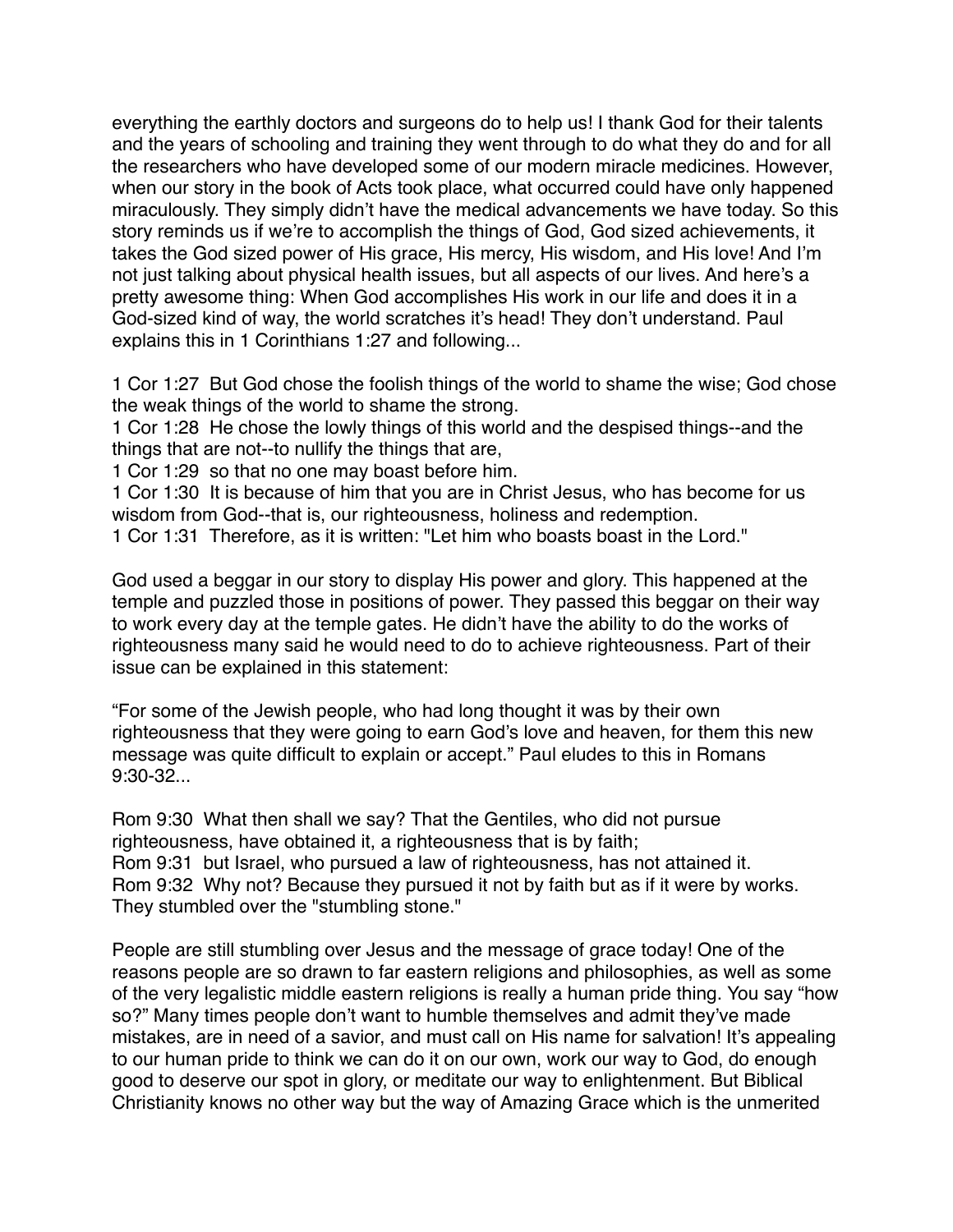favor of God given to those who are willing to admit they need it, believe Jesus gave the sacrifice for it, and call on His name! Paul said in Romans 3:20 and following...

Which takes us to this foundational truth...

### **4. The Message of the New Testament Church was that God was in Christ reconciling the world!**

Peter says as much when he says this in our text...

Acts 3:13 The God of Abraham, Isaac and Jacob, the God of our fathers, has glorified his servant Jesus.

Paul explains it beautifully in his second letter to the Corinthian Church...

2 Cor 5:17 Therefore, if anyone is in Christ, he is a new creation; the old has gone, the new has come!

2 Cor 5:18 All this is from God, who reconciled us to himself through Christ and gave us the ministry of reconciliation:

2 Cor 5:19 that God was reconciling the world to himself in Christ, not counting men's sins against them. And he has committed to us the message of reconciliation.

And I absolutely love the following passage...

Rom 8:1 Therefore, there is now no condemnation for those who are in Christ Jesus, Rom 8:2 because through Christ Jesus the law of the Spirit of life set me free from the law of sin and death.

Rom 8:3 For what the law was powerless to do in that it was weakened by the sinful nature, God did by sending his own Son in the likeness of sinful man to be a sin offering. And so he condemned sin in sinful man,

Rom 8:4 in order that the righteous requirements of the law might be fully met in us, who do not live according to the sinful nature but according to the Spirit.

And then there's John's words in his first letter...

1 John 4:13 We know that we live in him and he in us, because he has given us of his Spirit.

1 John 4:14 And we have seen and testify that the Father has sent his Son to be the Savior of the world.

Anybody in this room agree with me that this is a message our church needs to be taking to the world and a message the world desperately needs?

But here was the problem back in the days of the New Testament Church and it was that many in the religious establishment had rejected the message that God was in Christ reconciling the world! In fact Peter, with great courage and risk to his own life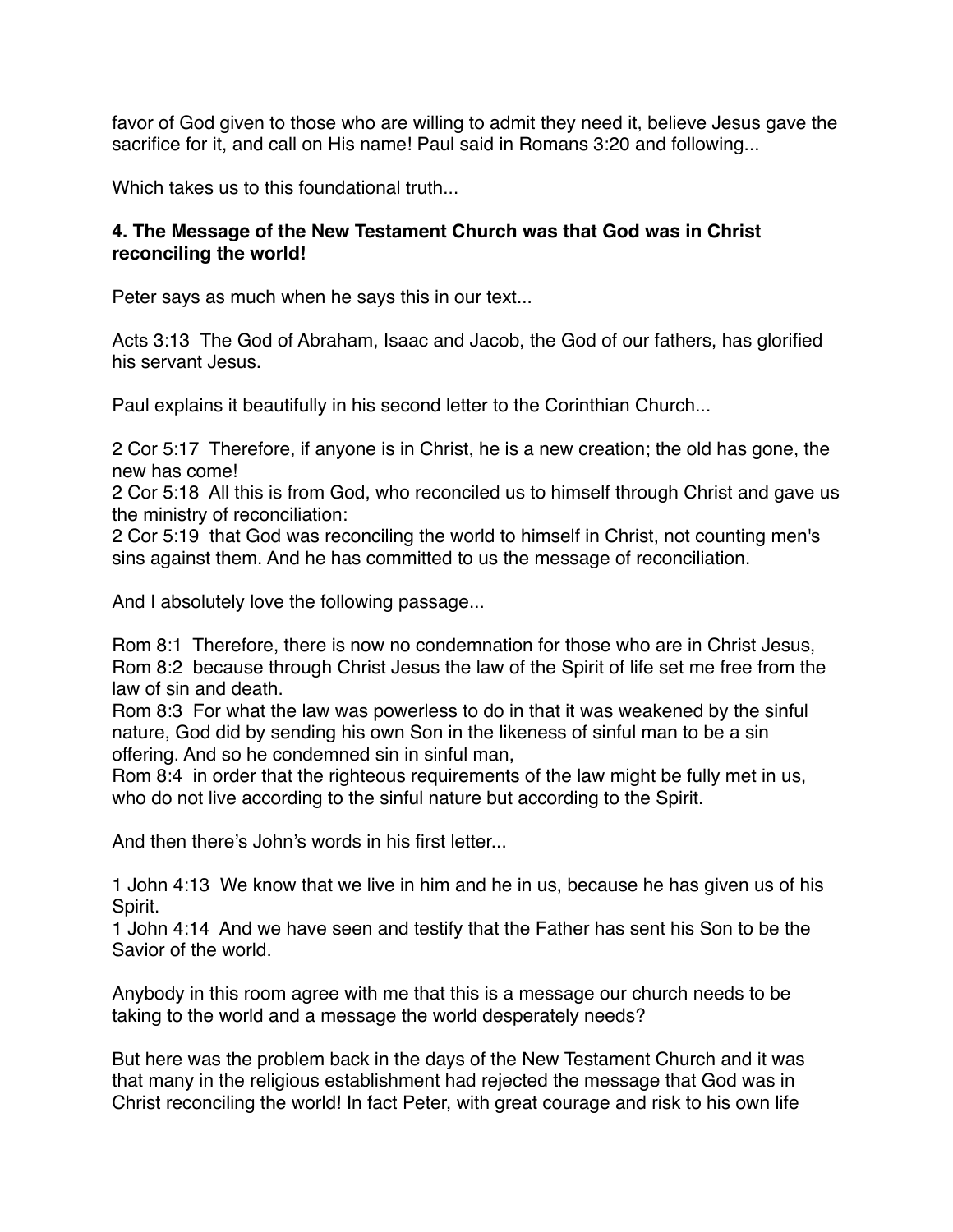speaks very boldly to the religious people gathered there at the temple gates. Listen to what he says...

Acts 3:13 The God of Abraham, Isaac and Jacob, the God of our fathers, has glorified his servant Jesus. You handed him over to be killed, and you disowned him before Pilate, though he had decided to let him go.

Acts 3:14 You disowned the Holy and Righteous One and asked that a murderer be released to you.

Acts 3:15 You killed the author of life,

Whoa! This is the guy that a short time before had denied even knowing Jesus. But as I've said in recent messages, something radical had happened to Peter and he was a new man! He continues his message and gives us the reason for his renewed confidence and courage to share the message of Jesus...

Acts 3:15 You killed the author of life, but God raised him from the dead. We are witnesses of this.

This takes us to the final aspect of our message today...

### **5. The Message of the New Testament Church is that Faith and Repentance are keys to being made right with God not works of self Righteousness!**

Acts 3:17 "Now, brothers, I know that you acted in ignorance, as did your leaders. Acts 3:18 But this is how God fulfilled what he had foretold through all the prophets, saying that his Christ would suffer.

Acts 3:19 Repent, then, and turn to God, so that your sins may be wiped out, that times of refreshing may come from the Lord,

Acts 3:20 and that he may send the Christ, who has been appointed for you--even Jesus.

And then verse 26...

Acts 3:26 When God raised up his servant, he sent him first to you to bless you by turning each of you from your wicked ways."

Peter has made it plain that even though they were God's chosen people, they could never be good enough or do enough to earn God's love, mercy and forgiveness. Peter makes it plain, just as Jesus did, that they must be willing to repent of their wicked ways and turn to God. This doesn't mean that you've got to be perfect or without sin to come to God! No! You come to Him just as you are. Bring your sin, your struggles, your fears, your doubts, your questions, your everything, admitting your sin has separated you from a Holy and loving God and that Jesus made a way for you to be reunited with your Creator God! A person who is unwilling to repent of sin, Jesus said they would perish. In repentance we exercise faith and acknowledge God offers what we really need! By repenting we are believing that the power of God can accomplish what we could never